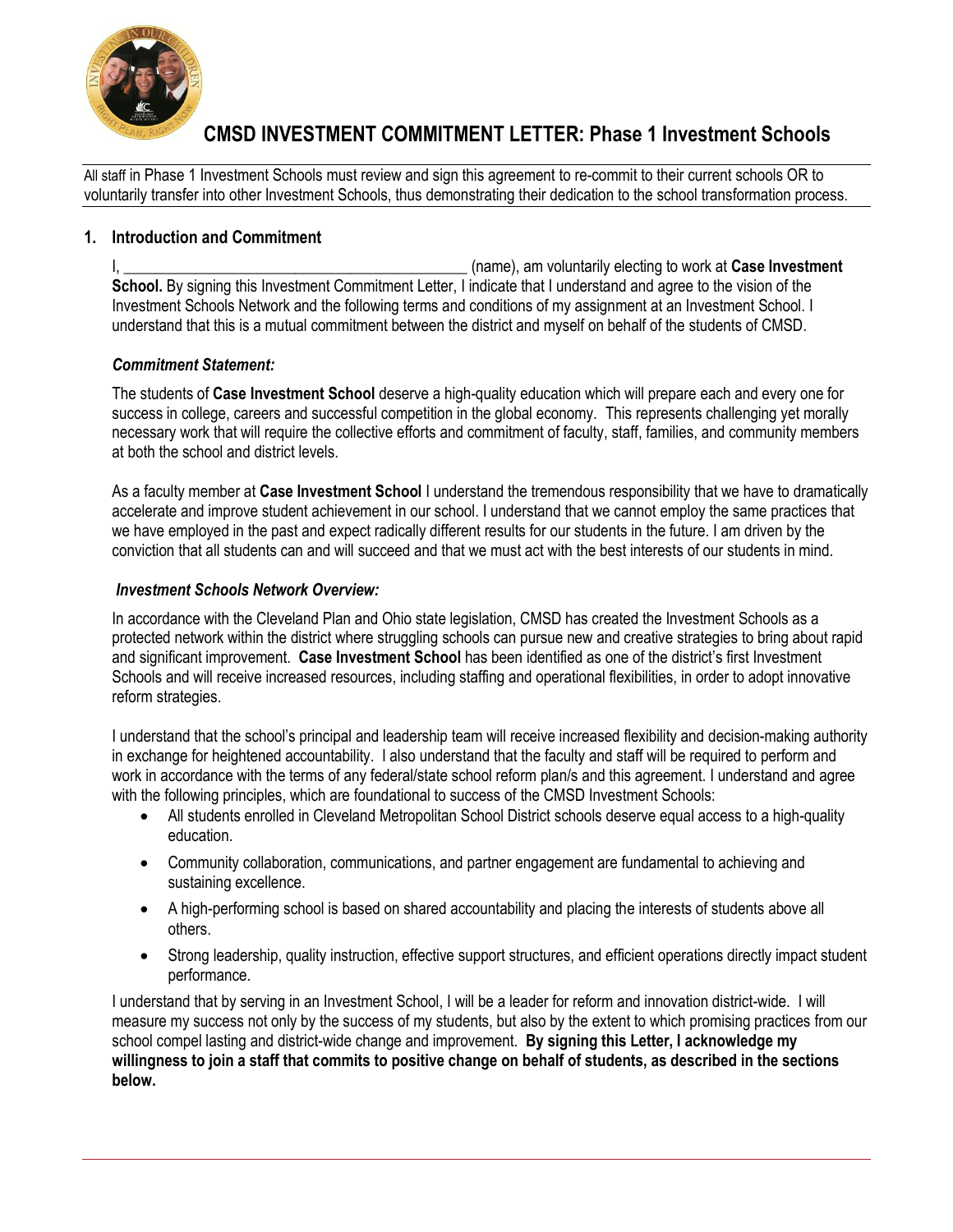

# **2. Professional Learning Community**

I understand that the vision for faculty at **Case Investment School** is to build and sustain a Professional Learning Community that will improve the quality of all teaching and learning at the school; increase collaboration, transparency, and shared accountability amongst Staff; and contribute to a school-wide culture of excellence and high expectations for all students and all adults.

I commit to positive and active engagement in all aspects of the Professional Learning Community at **Case Investment School**, including: professional development workshops and/or conferences; in-classroom coaching; development of and commitment to professional growth plans; common planning across grade levels and/or subject areas; and frequent collegial collaborations and/or observations.

## **Case Investment School will partner with the Efficacy Institute for the 2013-2014 school year.**

As part of this partnership, all staff members will participate in workshops, training and ongoing coaching in the following areas:

- Mission: Proficiency in academics and character
- Mindset: The two models of development
- Practices: Debilitation and mobilization
- Performance orientation vs. learning orientation
- Method: The Self Directed Improvement System
- Strong side/weak side (building strong side relationships)
- Motivating students to "get smarter"

Staff members will participate in four days of training prior to the school year and will be compensated accordingly. In addition, Efficacy Institute coaches will visit **Case Investment School** eight times for half a day to support the execution of content knowledge introduced during the four days of training. During each visit, they will observe classroom instruction and provide feedback for improvement. The breakdown of the time allocation for each content area will be as follows:

| <b>Content area</b>                                                | <b>Time allocation</b> |  |
|--------------------------------------------------------------------|------------------------|--|
| <b>Efficacy Experience for Educators</b>                           | 2 days                 |  |
|                                                                    |                        |  |
| An introduction to the framework of Efficacy, its applications and |                        |  |
| skill practice opportunities.                                      |                        |  |
| Self Directed Improvement System                                   | 1 day                  |  |
|                                                                    |                        |  |
| The Self-Directed Improvement System is a Method of analyzing      |                        |  |
| student data to ensure proficiency for all students.               |                        |  |
| Motivating Students to Get Smarter                                 | 1 day                  |  |
|                                                                    |                        |  |
| Preparing educators to teach Efficacy to their students, enlisting |                        |  |
| them to become active agents in their own development.             |                        |  |
| <b>Execution Support: Technical Assistance</b><br>8 half-days      |                        |  |
| <b>Teaching Efficacy to Kids</b>                                   |                        |  |
| <b>Proficiency Targets</b>                                         |                        |  |
| Data Stream                                                        |                        |  |
| Data-Feedback-Strategy                                             |                        |  |
| Advanced Leadership Training                                       |                        |  |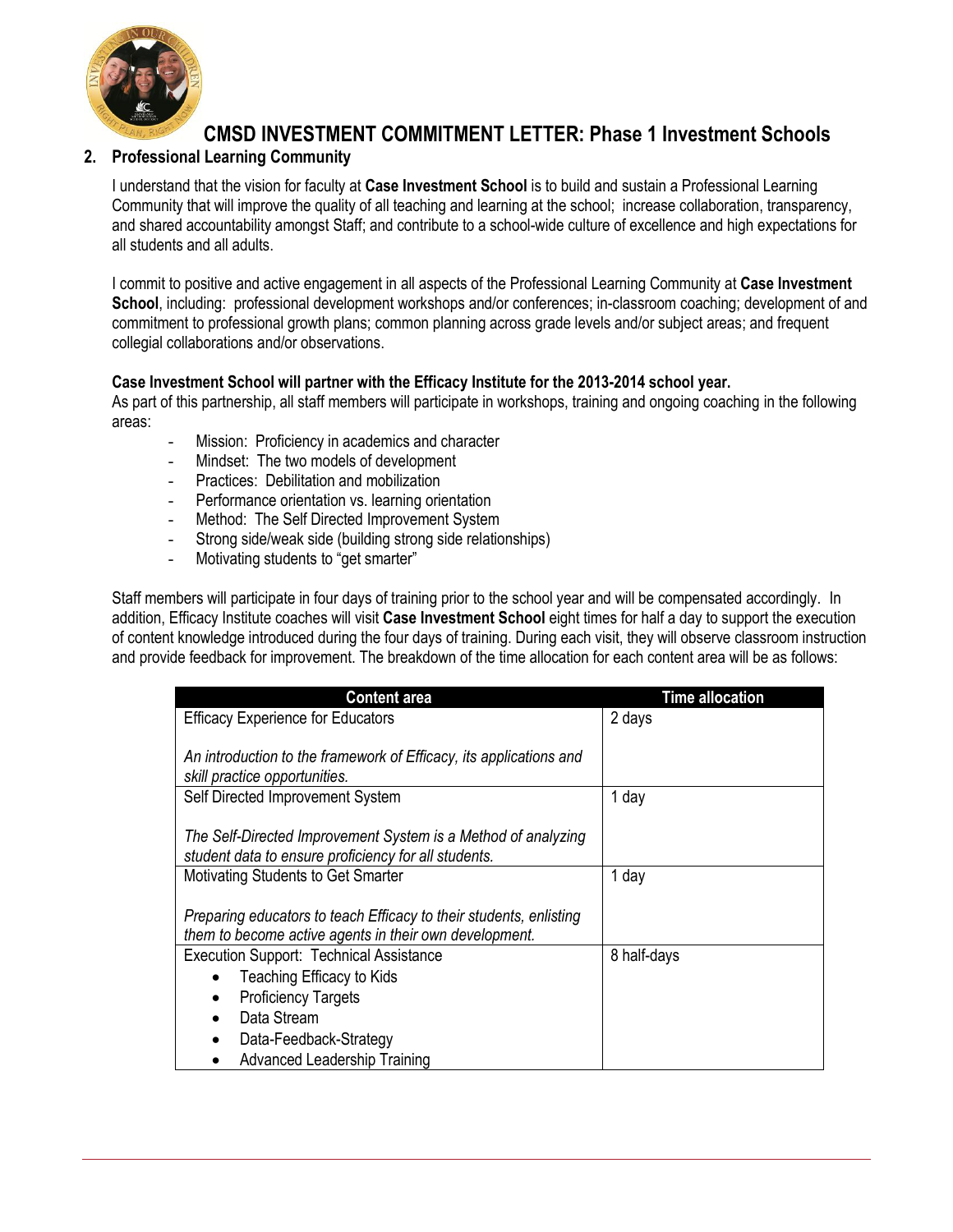

Throughout the workshops, staff members will be provided materials and support to plan engaging Efficacy lessons designed to mobilize student effort. They will also develop solutions for integrating core concepts into daily lessons.

## **Some or all educators at Case Investment School will be identified for additional professional development during school year 2013-2014 with another professional partner: the Center for Transformative Teacher Training ("CT3").**

**As part of the partnership with CT3,** identified teachers will participate in Real Time Instructional Coaching designed to focus attention on instructional practices without sacrificing effective classroom management. The coach provides the teacher with innovative, rigorous techniques that will improve academic outcomes for their students. Real Time Instructional Coaching guides teachers in systematically implementing "suites" of six to eight instructional strategies that are validated by many leading educational researchers and which are selected specifically for **Case Investment School**. Suites may include:

- Engagement Strategies
- Checking for Understanding
- Questioning Strategies
- Monitoring and Supporting Independent Work
- Explanations/Presentation Skills

## **3. Flexible Scheduling and Extended Learning Time**

I will be flexible as the school seeks to expand learning time for students and also seeks to maximize efficiency of all instructional minutes with students. I understand that flexible scheduling may require longer or different length class periods, staggered schedules, before-/after-school programming, and/or differentiated use of time for professional development and common planning. **In 2013-14, the school day will not be extended for Case Investment School.**

#### **4. Teaching Assignments/Class Composition**

I agree to accept teaching assignments based on student need and program requirements and understand that teacher preference may only be considered when not in conflict with student need and program requirements. I understand that CMSD is working to ensure that I am teaching alongside the most effective teachers in the district by employing a rigorous selective staffing process, which may include any or all of the following: data reviews, sample lesson presentations, panel interviews, and consultations with professional references.

#### **5. Responsibilities and Expectations**

#### *Curriculum, Instruction, and Assessment:*

Teachers and classroom staff are expected to…

- Hold high expectations for every student's daily academic performance
- Fully implement CMSD's and the Investment Schools Network's guaranteed and viable curriculum
- Establish learning targets or benchmarks, collect and analyze student data, and use data to drive instruction, including use of formative assessment data to measure students' comprehension and content mastery over time
- Differentiate instruction to address students' varying learning styles and needs
- Commit to ongoing personal development of instructional capacity, especially in regards to delivering content in engaging, relevant, and culturally competent ways
- Reinforce interdisciplinary skills across all content areas (including literacy and numeracy)
- Actively and positively engage in and contribute to team meetings, professional development, common planning time, and the entire professional learning community by frequently sharing best practices and strategies

**All classroom staff at Case Investment School will be expected to deepen their instructional capacity by continuously building expertise in techniques that will help to accelerate the rate of student achievement.**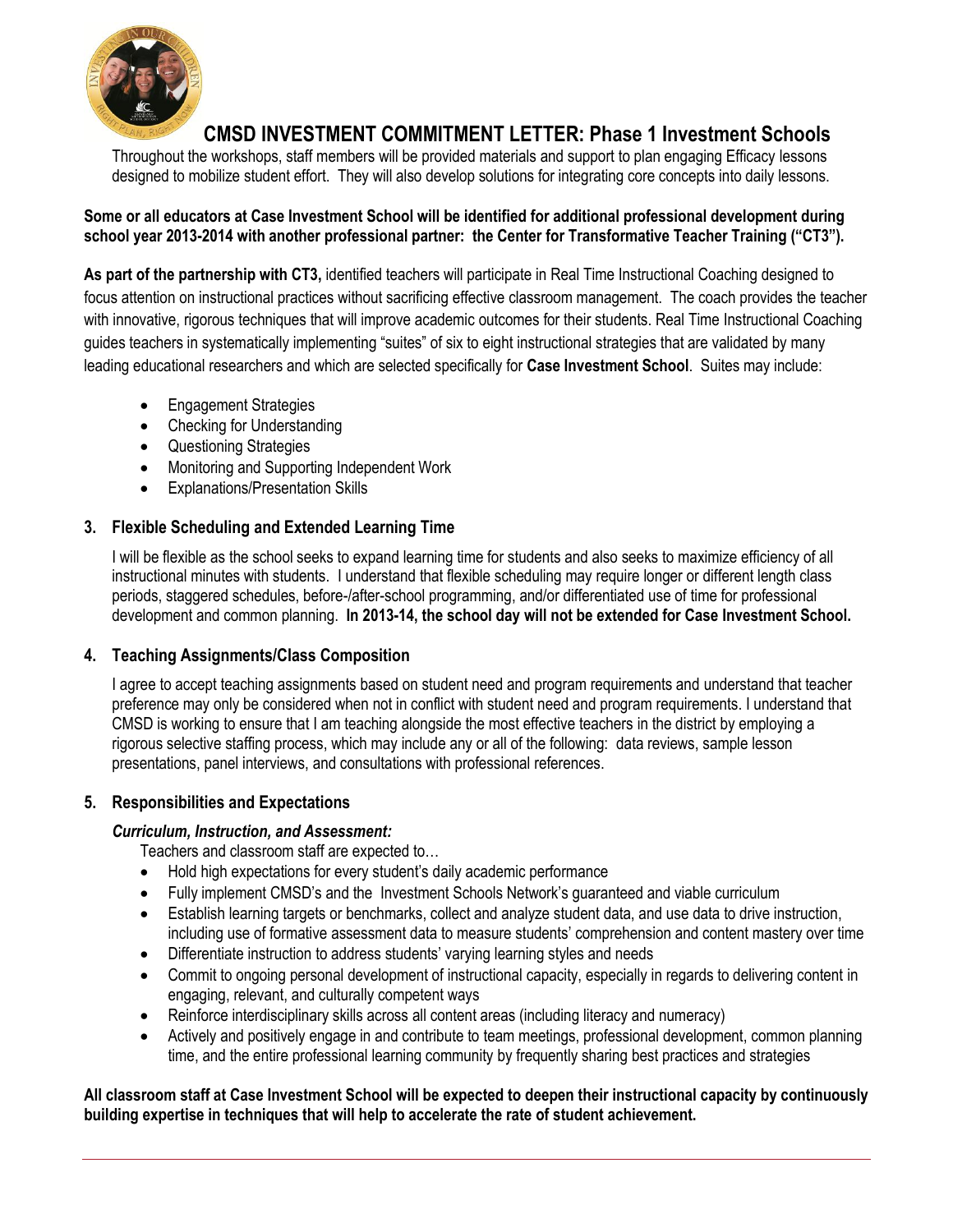

### *Student Supports:*

ALL STAFF are expected to…

- Build and sustain a positive school and classroom community and develop strong student-adult relationships such as: using positive reinforcement techniques; holding positive assumptions of students; creating inviting classroom and shared space environments; utilizing calm and clear voice tones in all interactions with students; and maintaining high expectations for individual and collective student behavior consistent with school rules
- Employ behavior management systems that include positive incentives for individual and class cooperation as well as logical consequences for poor behavior choices, and strive to minimize usage of removal from classroom instruction as a management strategy
- Use team meetings to identify off-track students and develop effective strategies to meet those students' needs
- Collaborate actively with partner organizations that provide wraparound and student support services

**All staff at Case Investment School** will be expected to demonstrate capacity to interact with students in positive ways that empower students' self-efficacy and to foster a school environment in which students are supported to succeed through effort.

## *Family and Community Engagement:*

ALL STAFF are expected to…

- Create and participate in opportunities for meaningful and ongoing parent, family, and community involvement to engage family members as active partners in their child's education and in the school community
- Participate in school-wide events and celebrations
- Model good citizenship for students through involvement in the community

**Classroom staff in Investment Schools are expected to participate actively in parent/family conferences and build strong relationships with parents/family members;** maintain ongoing and regular home-school communications, including home visits; and use an active and detailed communications log to track dialogues. Educators will be encouraged to share phone numbers along with the timelines during which they can be reached to discuss students and their learning needs.

**Classroom staff in Investment Schools will work in close connection with community partners,** and may be required to do some or all of the following: provide online grading for students, share e-mail address with parents, and attend community functions that promote student achievement. These are not options, but activities that will require active participation as part of the Investment Schools' overall goal to increase school/community collaboration in partnership.